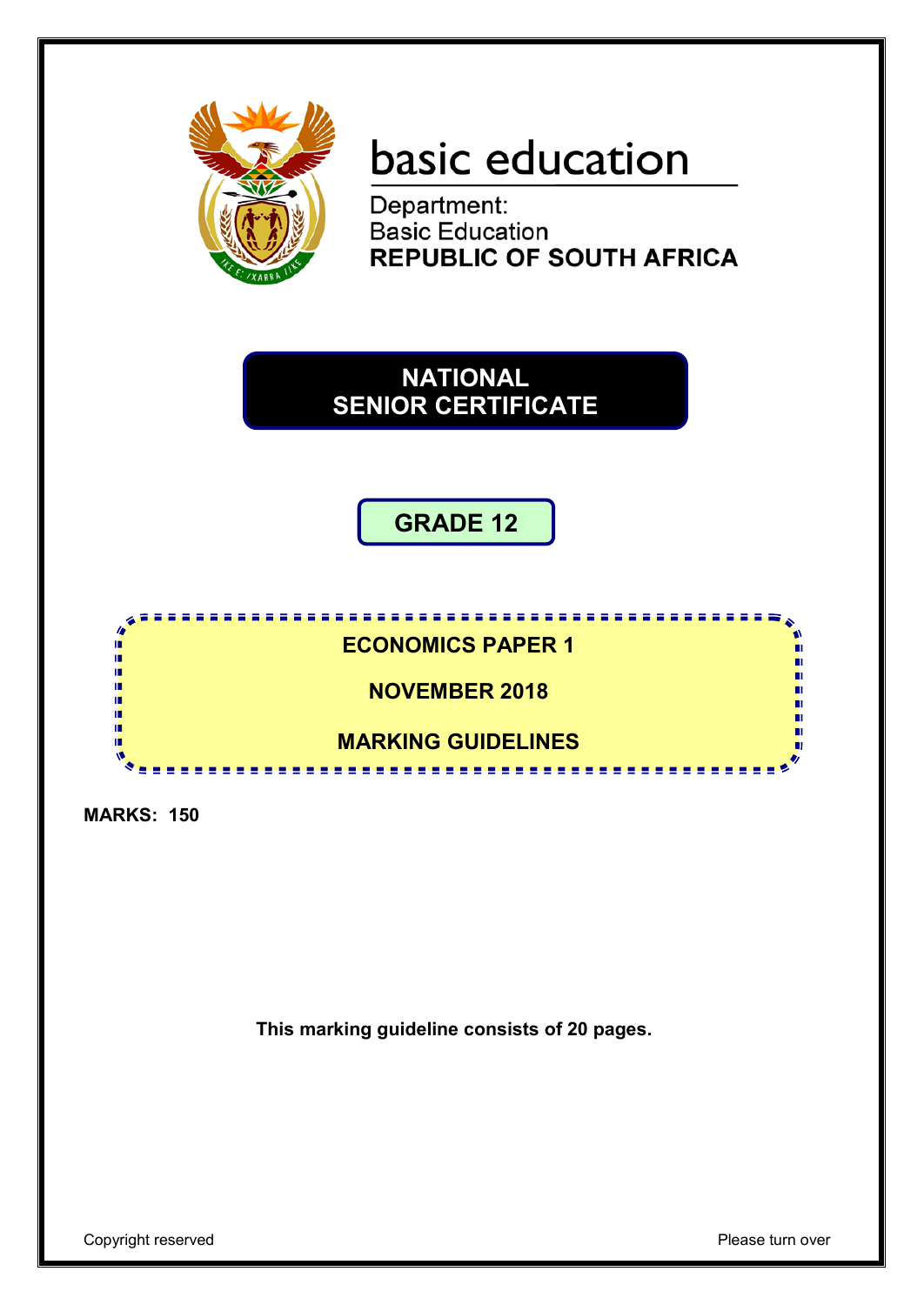## **SECTION A (COMPULSORY)**

## **QUESTION 1**

## 1.1 **MULTIPLE-CHOICE QUESTIONS**

- 1.1.1  $D$  – four  $\checkmark\checkmark$
- 1.1.2  $B$  – injection  $\checkmark\checkmark$
- 1.1.3  $C$  – expenditure  $\checkmark$
- 1.1.4 A – mass production  $\checkmark\checkmark$
- 1.1.5 A – gross national  $\checkmark\checkmark$
- 1.1.6 B – industrial development zone  $\checkmark\checkmark$
- 1.1.7 C – terms of trade  $\checkmark$
- 1.1.8 A – per capita gross domestic product  $\checkmark$  (8 x 2) (16)

## 1.2 **MATCHING ITEMS**

- 1.2.1 I - the transfer of functions and ownership of entities from the private to the public sector  $\checkmark$
- 1.2.2 F - it shows income and expenditure estimates for a three year period  $\checkmark$
- 1.2.3 G - prescribed by the United Nations to compile the gross domestic product figures
- 1.2.4 E - the movement of income and expenditure between participants in the economy  $\checkmark$
- 1.2.5 H - a trade policy that tries to keep the domestic economy safe by restricting the import of goods and services  $\checkmark$
- 1.2.6 D - measures income inequality and wealth  $\checkmark$
- 1.2.7 A – the number of years a person will live after birth  $\checkmark$
- 1.2.8 C - the indicator used to measure the change in prices of goods produced locally when it leave the factory floor  $\checkmark$  (8 x 1) (8)

## 1.3 **GIVE THE TERM**

- 1.3.1 Balance of payments  $\checkmark$
- 1.3.2 Transfer payment  $\checkmark$
- 1.3.3 Dumping  $\checkmark$
- 1.3.4 Economic growth  $\checkmark$
- 1.3.5 Repo rate / repurchase rate  $\checkmark$
- 1.3.6
- Monetary  $(6 \times 1)$  (6)

## **TOTAL SECTION A: 30**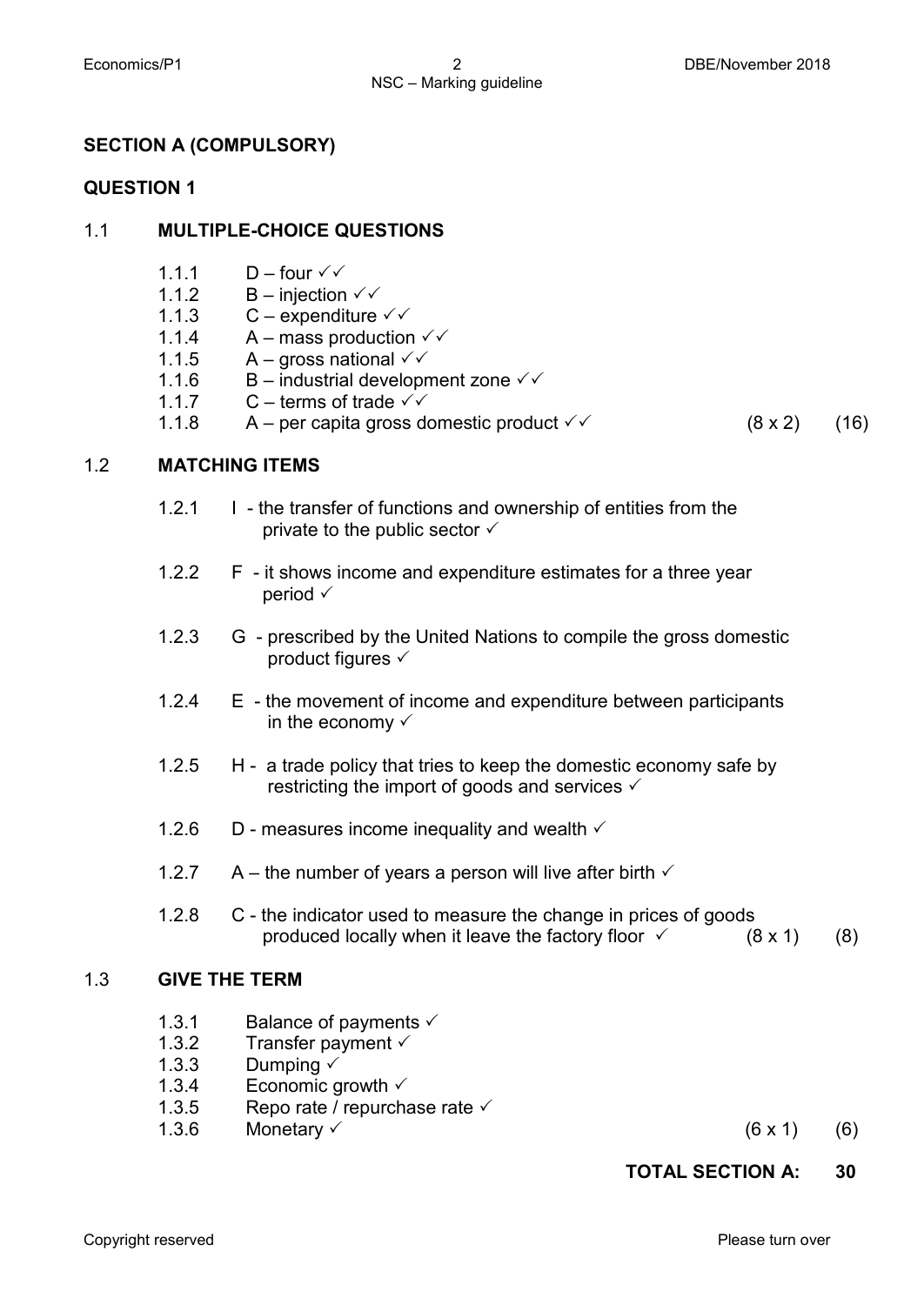#### **SECTION B**

Answer TWO of the three questions in this section in the ANSWER BOOK.

#### **QUESTION 2: MACROECONOMICS**

2.1 Answer the following questions.

#### 2.1.1 **Name the TWO financial markets in the circular flow model.**

• Money  $\checkmark$ • Capital  $\checkmark$ • Foreign exchange market / Forex  $(2 \times 1)$  (2) 2.1.2 **What effect will a decrease in income levels have on international trade?**  • A decrease in income levels implies less money to spend on goods and services internationally  $\checkmark\checkmark$ • decrease in demand domestically and internationally which will reduce international trade √√ (Accept any other correct relevant response)  $(1 \times 2)$  (2) 2.2 **DATA RESPONSE** 2.2.1 **Identify the exchange rate system depicted in the graph above**. Free floating  $\checkmark$  (1) 2.2.2 **What was the original rand/dollar exchange rate before the demand for US dollar increased?**

$$
R13,00 = $1 \checkmark
$$
 (1)

#### 2.2.3 **Briefly describe the term** *exchange rate***.**

The rate at which one currency is exchanged for another / the value of one country's currency in terms of another country's currency  $\checkmark$  (2)

## 2.2.4 **How has the increased demand for US dollars affected the value of the rand?**

The value of the rand depreciated from R13,00 to R14,00 against the dollar / depreciated by R1 / rand has weakened  $\checkmark$  (2)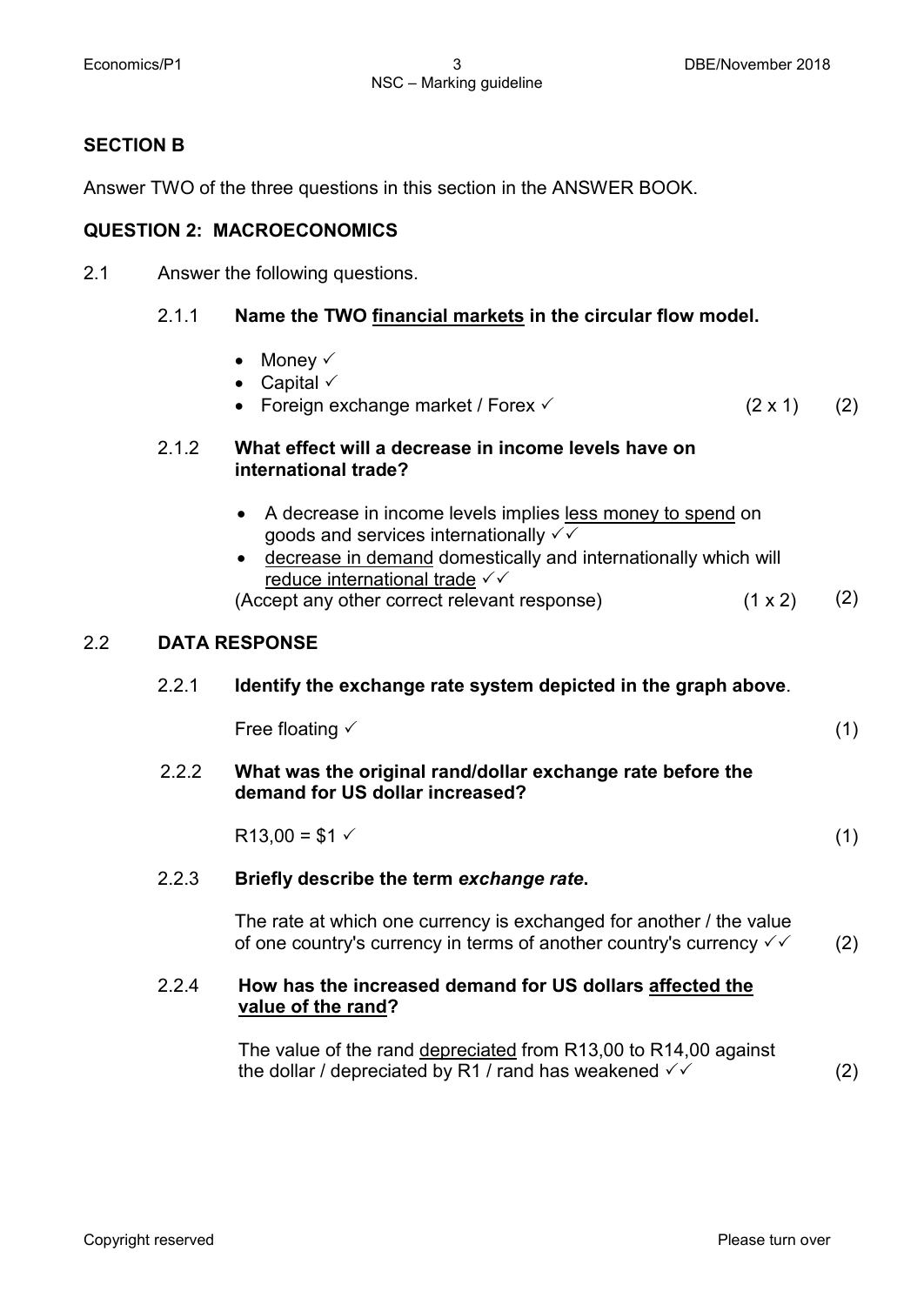#### 2.2.5 **What could Reserve Bank do to strengthen the value of the rand against the dollar?**

The Reserve Bank could strengthen the value of the rand by:

- selling US dollars in reserve in the foreign exchange market to create an oversupply  $\checkmark\checkmark$
- selling gold reserves on the international market to create an oversupply  $\checkmark\checkmark$
- obtaining assistance (financial support) from the International Monetary Fund to increase the inflow of foreign exchange  $\checkmark\checkmark$
- increasing the repo rate to stimulate investment by foreigners in the South African economy  $\checkmark\checkmark$ (Accept any other correct relevant response)  $(2 \times 2)$  (4)

## 2.3 **DATA RESPONSE**

## 2.3.1 **Identify the factor of production in the table above, which receives the biggest portion of the national income**.

| Labour √ | (1) |
|----------|-----|
|          |     |

## 2.3.2 **Which method was used to calculate the above figures?**

 $Income \t(1)$ 

#### 2.3.3 **Briefly describe the term** *basic prices*.

Basic prices is the cost to the producer adding taxes on production and subtracting subsidies on production  $\checkmark\checkmark$ (Accept any other correct relevant response) (2)

#### 2.3.4 **Briefly explain how subsidies can influence production.**

Subsidies on products are payable by government to suppliers to: reduce their costs of production / encourages them to increase  $output \checkmark$  (2)

## 2.3.5 **Calculate the Gross Domestic Product at market prices (A). (Show all calculations)**

| Gross value added at basic prices | 3 871 214 $\checkmark$ |
|-----------------------------------|------------------------|
| PLUS: Taxes on products           | 484 059 √              |
| MIN : Subsidies on products       | 16415 $\checkmark$     |
| <b>GDP at Market Prices</b>       | 4 338 858 $\sqrt{ }$   |
|                                   |                        |

#### **OR**

 $3\,871\,214 \times + 484\,059 \times - 16\,415 \times = 4\,338\,858 \times$  (4)

Copyright reserved **Please turn over the Copyright reserved** Please turn over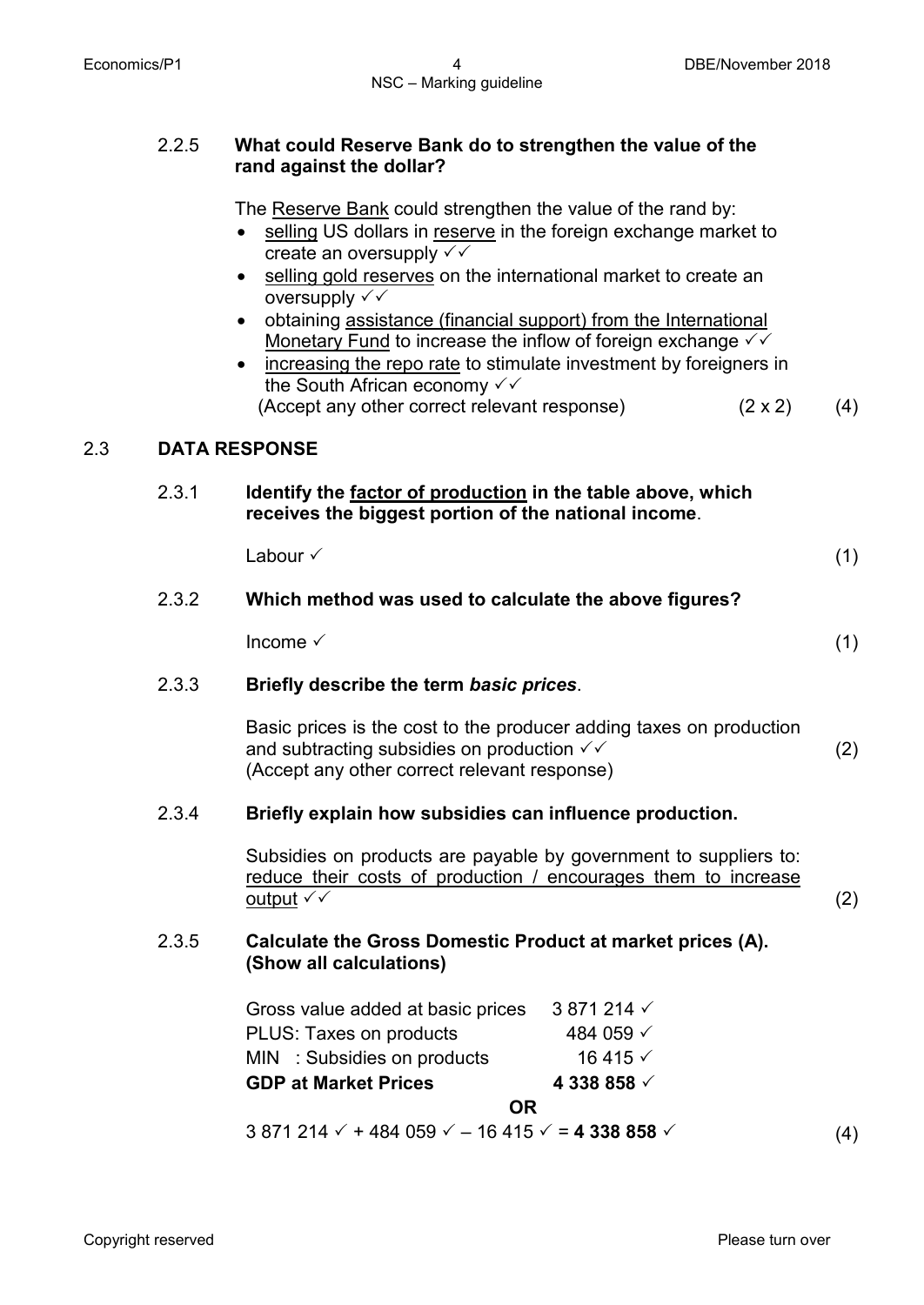## 2.4 **Briefly discuss** *pricing policy* **and** *parastatals* **as problems of public sector provisioning.**

Pricing policy:

- State-owned enterprises do not work within the market system of demand and supply  $\checkmark\checkmark$
- It creates problems in determining the price for public goods and services compared to the private sector where price is determined by demand and supply  $\checkmark\checkmark$
- The state sets the price of goods in the following ways:
	- Free of charge: providing community or collective goods such as policing or health is completely funded by increased taxes, placing a burden on taxpayers  $\checkmark\checkmark$
	- User charges: e-toll fees levied on the users of those roads are mostly not paid  $\checkmark\checkmark$ 
		- Subsidies: Government may charge the user at a reduced fee  $\sqrt{\sqrt{ }}$
- It is difficult for government to establish the correct pricing  $\checkmark\checkmark$  (Max 4) (Accept any other correct relevant response)

(A maximum of 2 marks may be allocated for mere listing of facts/examples, 1 max)

Parastatals:

- Service provisioning of parastatals such as Eskom and Transnet lead to monopolies  $\checkmark\checkmark$
- SOEs are created when government starts a new business or nationalize an existing one  $\checkmark\checkmark$
- These typical monopolies are known for high prices where the consumer has no say  $\checkmark\checkmark$
- Inefficiency in service provisioning such as SAA led to irregular service delivery and a waste of state revenue  $\checkmark\checkmark$
- Infrastructure is mostly provided by government and sometimes lacks maintenance  $\sqrt{6}$  (Max 4)

(Accept any other correct relevant response)

(A maximum of 2 marks may be allocated for mere listing of facts/examples, 1 max)

## *Candidates should indicate the challenge to government, because they do not have a market system to determine prices (2 marks). The other two marks can be allocated for any other fact related to the topic.* (8)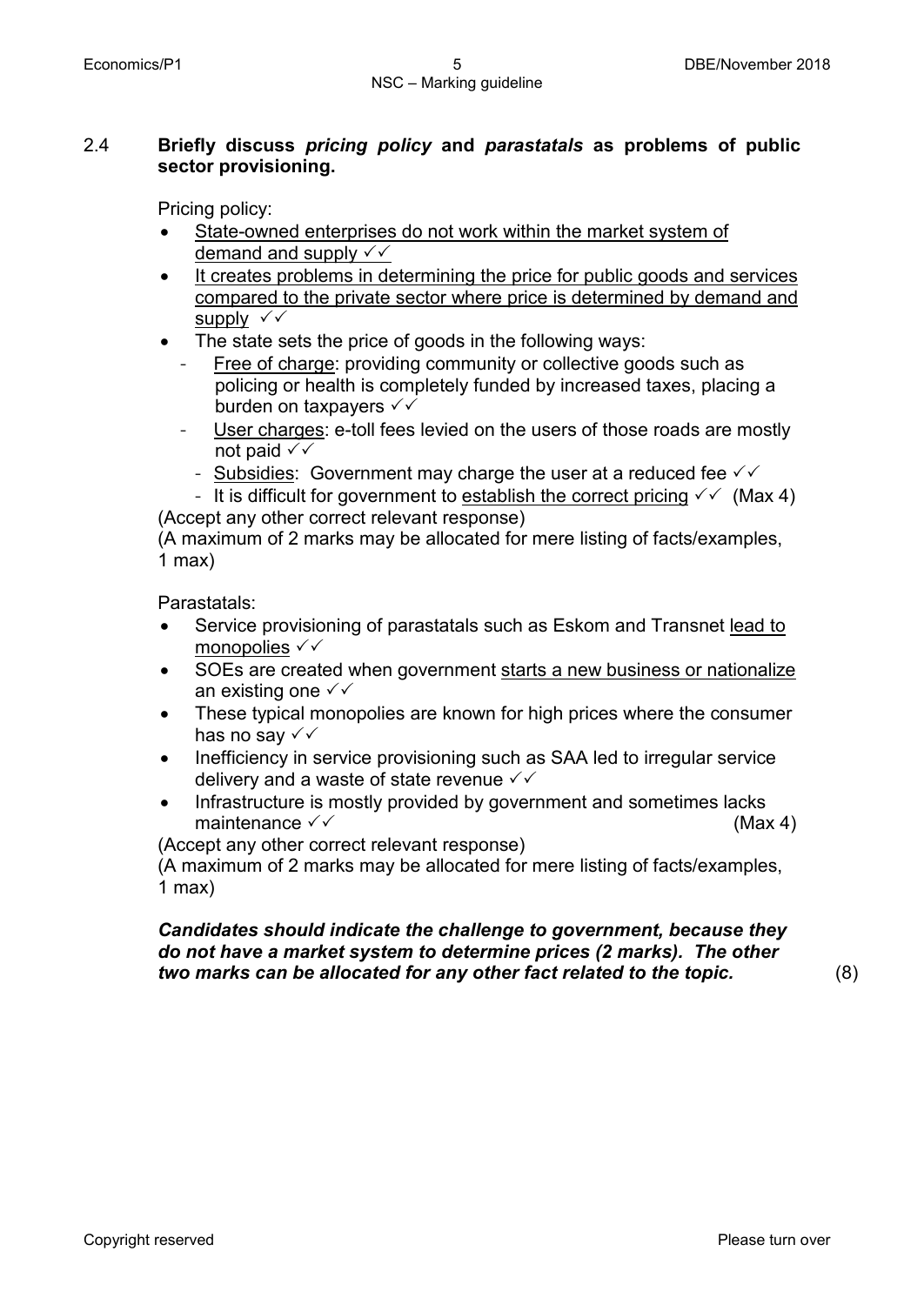2.5 **Calculate the change in aggregate income, if there is an injection of R20bn in the economy with a marginal propensity to save of 0.3, and show how the multiplier effect could influence the government to create more jobs. Show ALL calculations.** 

• Calculation:

- − Injection = R20bn
- $-$  mps = 0.3
- Multiplier =  $\frac{1}{m}$ 
	- $=$   $\frac{1}{1}$   $\checkmark$  $0.3 = 3.3 \checkmark$
- Change in National Income = R20bn x 3.3  $\checkmark$

 $=$  R66bn / R66,6 / R67  $\checkmark$  (Max 4)

- Jobs created there will result in more income and spending in the economy which will lead to even more jobs being created – knock-on effect  $\checkmark\checkmark$
- Government can also decrease taxation, putting more money in the pockets of the consumer. The extra money will be spent by the consumer, leading to increased employment  $\checkmark\checkmark$
- Government can decrease company taxes that might lead to increased investment by businesses focussing on labour intensive production methods  $\checkmark$  (Max 4)

(Accept any other correct relevant higher order response)

(If candidates used the figures calculated to explain the effect, marks should (8)<br>be allocated) rad

**[40]**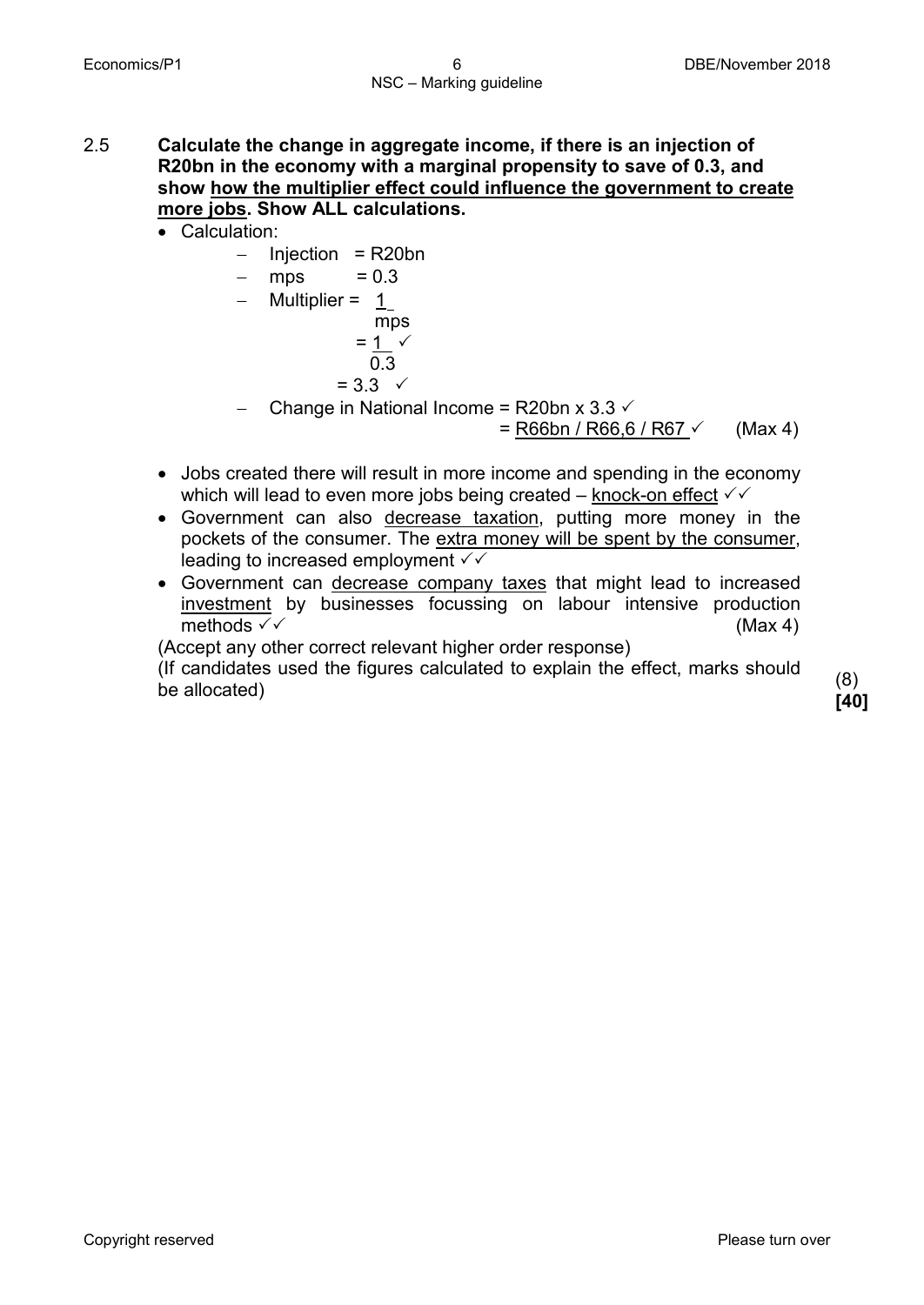## **QUESTION 3: ECONOMIC PURSUITS**

#### 3.1 **Answer the following questions.**

## 3.1.1 **Give any TWO redress policies that South Africa used since 1994.**

- RDP  $\checkmark$
- Black economic empowerment (BEE)  $\checkmark$
- Broad–based black economic empowerment (BBBEE)  $\checkmark$
- Affirmative action / Employment equity  $\checkmark$
- Land redistribution  $\checkmark$
- Land restitution  $\checkmark$
- Education  $(2 \times 1)$  (2)

## 3.1.2 **What effect will increased urbanisation have on the economy?**

An economy with increased urbanisation might experience a/an:

- lack of services  $\checkmark\checkmark$
- shortage of schools and/or houses  $\checkmark\checkmark$
- shortage of land  $\checkmark\checkmark$
- increase in unemployment  $\checkmark\checkmark$
- increase in population in urban areas  $\checkmark\checkmark$
- per capita income increases  $\checkmark\checkmark$
- helps with the overall development of the economy  $\checkmark\checkmark$
- the demand for goods and services may lead to increased  $GDP \vee \vee$

(Accept any other correct relevant response) (1 x 2) (2)

## 3.2 **DATA RESPONSE**

## 3.2.1 **Name any ONE agricultural product exported to countries in the North.**

Milk / meat / nuts / wheat / oranges  $\checkmark$ (Accept any other correct relevant response) (1)

## 3.2.2 **Give any reason for the poor economic conditions of the countries in the South.**

A lack of:

skills / capital / investment / good education / good governance  $\checkmark$ (Accept any other correct relevant response) (1)

## 3.2.3 **Briefly describe the term** *North/South divide***.**

Refers to developed countries in the Northern hemisphere and the developing countries in the Southern hemisphere, that shows the division between the rich countries of the North and the poorer countries of the South  $\checkmark\checkmark$ (Accept any other correct relevant response) (2)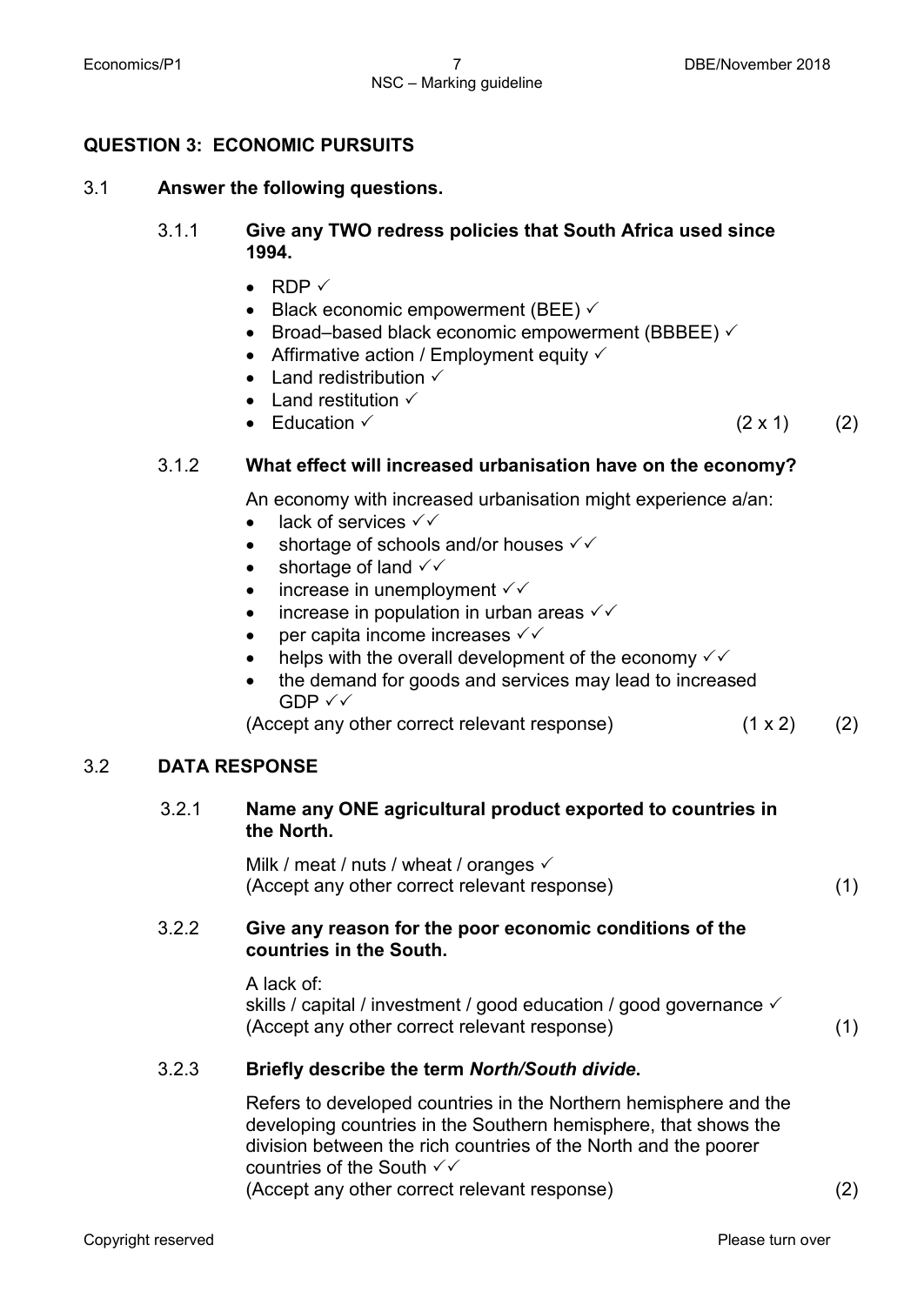## 3.2.4 **Explain** *standards of living* **in countries in the Northern Hemisphere.**

- Real GDP per capita is high in the North  $\sqrt{\checkmark}$
- Life expectancy is 75 years in the developed countries  $\checkmark\checkmark$
- Education and literacy level is high in the North  $\checkmark\checkmark$

(Accept any other correct relevant response) (2)

## 3.2.5 **What positive impact will globalisation have on the North-South divide?**

- Poverty levels can be reduced in developing countries by increasing the skills and better the education to the workforce  $\checkmark$
- To ensure better participation in the economy in using the latest technology √√
- Economic growth can improve in developing countries by increased production earmarked for the international market  $\checkmark\checkmark$
- Production and trade focussing on raw materials being processed before exporting it  $\sqrt{\checkmark}$  subsidies awarded in the agricultural sector to ensure enough raw materials for processing in the manufacturing sector  $\sqrt{\checkmark}$

(Accept any other correct relevant response) (2 x 2) (4)

(1)

(1)

## 3.3 **DATA RESPONSE**

## 3.3.1 **What positive effect would small business development have on markets?**

Markets will be more effective and efficient where a variety of businesses are competing / job creation / better prices for consumers √ (Accept any other correct relevant response)

## 3.3.2 **Why is it important that the government provide financial aid to SMMEs?**

- SMMEs contributes to extensively to growth  $\checkmark$
- Job creation compared to other sectors  $\checkmark$
- Correcting the imbalances of the past / poverty reduction  $\checkmark$
- Protecting infant industries from closing down  $\checkmark$

(Accept any other correct relevant response)

## 3.3.3 **Briefly describe the term** *economically active population.*

Includes people between the ages of 15 and 64 years who want to work and who are actively looking for work it includes the employed and unemployed  $\checkmark\checkmark$ (Accept any other correct relevant response) (2)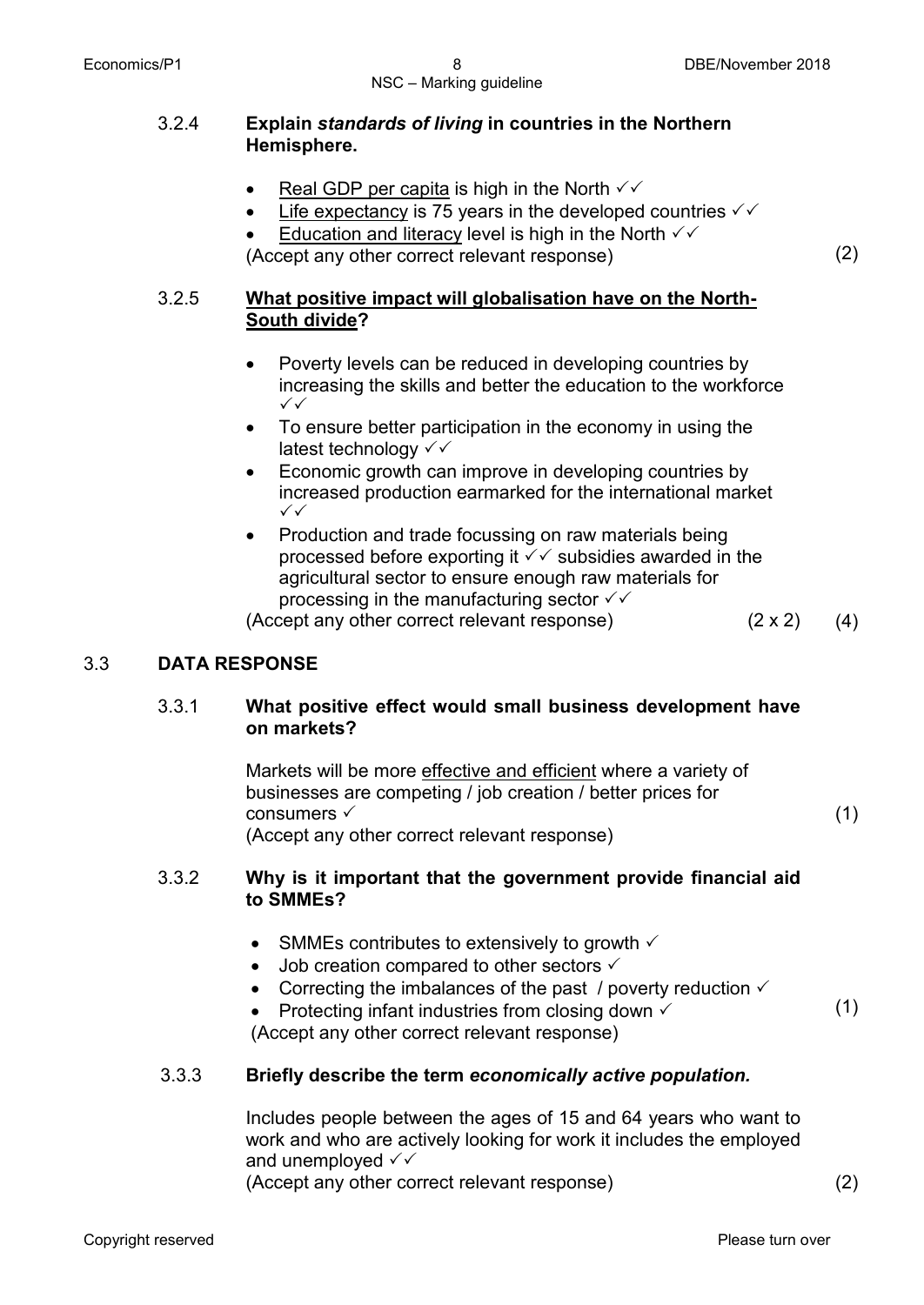#### 3.3.4 **Briefly explain how the department of trade and industry (DTI) supports small business development in South Africa.**

- By creating employment for structurally unemployed people  $\checkmark\checkmark$
- Focussing on incentives for small businesses  $\checkmark\checkmark$
- Promoting entrepreneurial development amongst women and the youth  $\sqrt{\sqrt{2}}$
- By providing easy capital, information and business advice  $\sqrt{\sqrt{ }}$
- Providing training in general  $\checkmark\checkmark$ (Accept any other correct relevant response)

$$
\left( 2\right)
$$

3.3.5 **How can the establishment of more SMMEs be promoted in South Africa?**

More SMMEs can be promoted by:

- helping them with research and development in their specific areas of performance  $\checkmark\checkmark$
- providing them with funding  $\checkmark\checkmark$
- monitoring their business operations and provide support  $\checkmark\checkmark$
- providing them with tax incentives  $\checkmark\checkmark$

(Accept any other correct relevant response)  $\qquad \qquad$  Any (2 x 2) (4)

## 3.4 **How can the critical infrastructure programme (CIP) and foreign investment grand (FIG) improve industrial development in South Africa?**

Government uses the following incentives to improve industrial development by:

## **Critical infrastructure programme:**

- offering a grant between 10% and 30% of the total development costs of projects designed to improve infrastructure in South Africa **(CIP)**
- ensuring completion of projects by paying out the grants after completion  $\checkmark$   $\checkmark$  (max 4)

(Accept any other correct relevant response)

(Allocate a maximum of 2 marks for the mere listing of facts/examples, 1 max) **Foreign investment grant:**

- assisting foreign investors who want to invest in the new manufacturing business in South Africa, by paying a cash incentive **(FIG)**
- covering the cost of relocating machinery and equipment from abroad  $\checkmark$
- making it available to any registered company who would like to operate in the manufacturing sector  $\checkmark$  (max 4)

(Accept any other correct relevant response)

(Allocate a maximum of 4 marks for the mere listing of facts/examples, 1 max)

 $(2 \times 4)$  (8)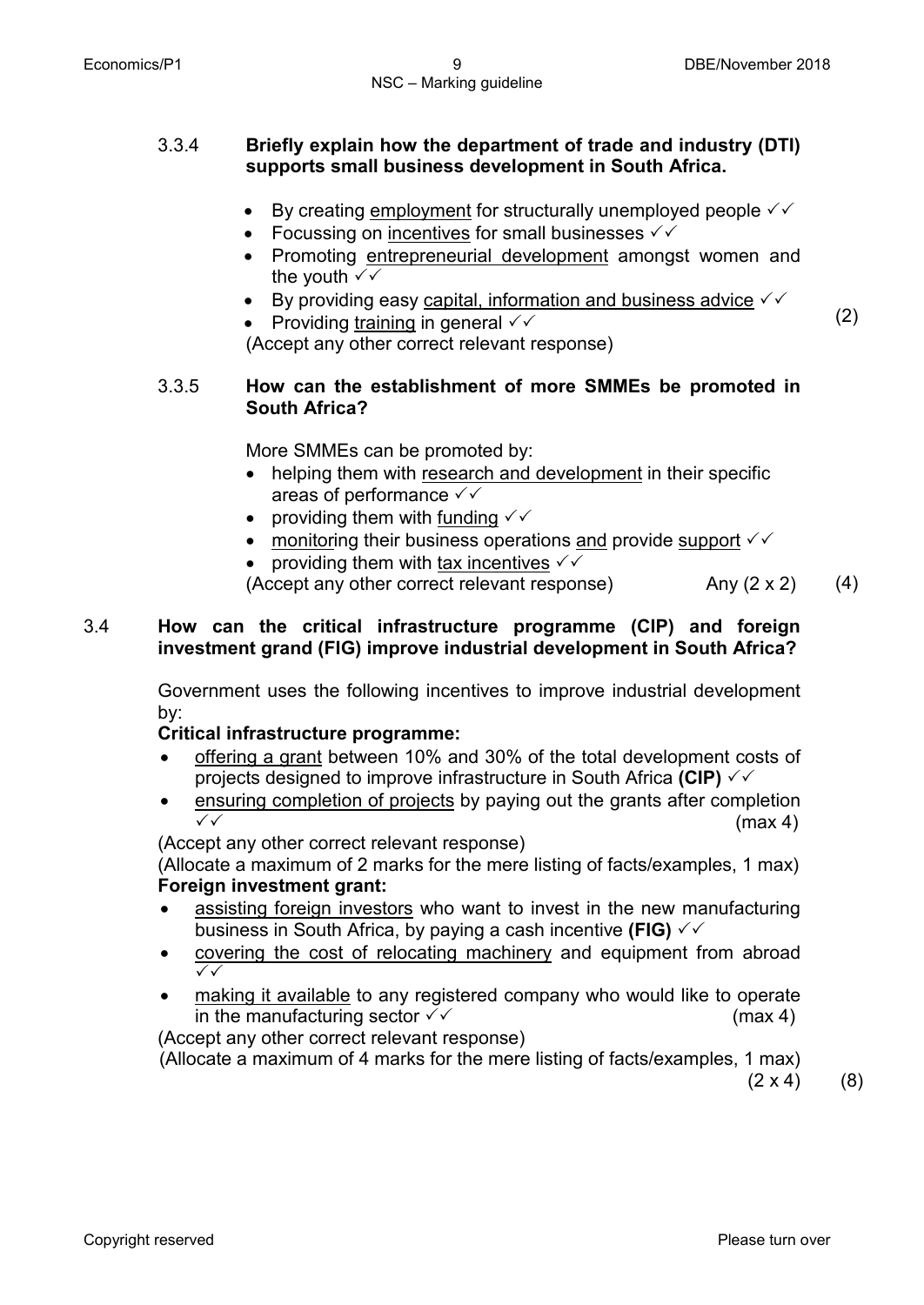## 3.5 **Evaluate the potential success of special economic zones in South Africa.**

- SEZ programme aimed to promote economic growth and industrialisation and achieved limited success with industrialisation  $\checkmark\checkmark$
- Most outcomes of SEZs expanded the manufacturing sector and created more industries  $\checkmark\checkmark$
- The Manufacturing Circle blueprint to create 1 million manufacturing jobs in the next decade, converting the Vaal Triangle into SEZ  $\checkmark\checkmark$
- Draft legislation set the basis for a broader range of industrial parks and economic infrastructure made provision for effective clustering of employment  $\checkmark\checkmark$
- China's largest car manufacturer (BAIC) invested in South Africa with a R11 billion plant in Coega (SEZ)  $\checkmark\checkmark$
- SEZ's broadened the scope set by IDZs and were located in all provinces in areas where SA wanted industrial development through tax incentives  $\checkmark$
- South Africa has companies with knowledge about international markets. Added to the SEZ programme to boost investment, employment, training and exports  $\checkmark\checkmark$
- The private sector was allowed to propose, set up and manage industrial parks, aligned to objectives of the SEZ.  $\checkmark$
- Private funding was used to finance internal infrastructure that is connected to the national logistics infrastructure  $\checkmark\checkmark$
- Stumbling blocks still exist such as legislation, consistency and alignment with other policies, approval of six special economic zones in 2018 budget was welcomed  $\checkmark\checkmark$

(Accept any other correct relevant response) (4 x 2)

(8)

(Allocate a maximum of 2 marks for the mere listing of facts/examples)

**[40]**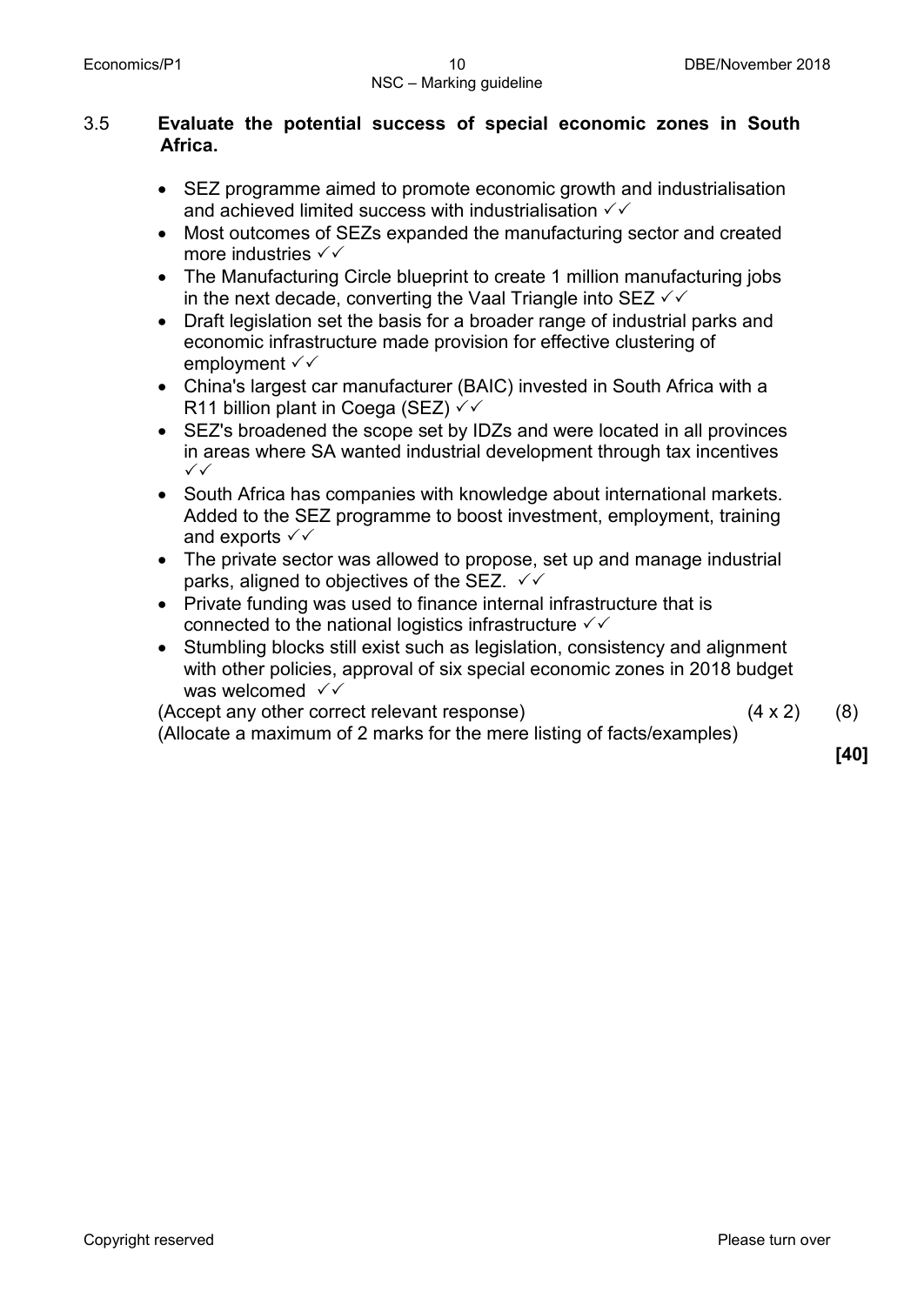NSC – Marking guideline

## **QUESTION 4: MACROECONOMICS AND ECONOMIC PURSUITS**

#### 4.1 **Answer the following questions.**

| 4.1.1 | Give any TWO examples of production indicators. |
|-------|-------------------------------------------------|
|-------|-------------------------------------------------|

- Nominal GDP / GDP at current prices  $\checkmark$
- Real GDP / GDP at constant prices  $\checkmark$
- Per capita GDP  $\checkmark$  (2 x 1) (2)

4.1.2 **Why do developed countries favour the idea of free trade?**

|     |       | Free trade increases competition and this encourages<br>$\bullet$<br>innovation especially in developed countries that have the<br>know-how √√<br>Developed countries have free access to resources worldwide,<br>$\bullet$<br>needed for mass production in expanded markets $√$<br>Developed countries benefit from trade agreements with poor<br>$\bullet$<br>countries $\checkmark\checkmark$<br>• Free trade reduce regulations (regulations on the protection of<br>labour, environment and consumers). Free trade increase<br>power of multinationals √√<br>(Accept any other correct relevant response)<br>(1 x 2) | (2) |
|-----|-------|----------------------------------------------------------------------------------------------------------------------------------------------------------------------------------------------------------------------------------------------------------------------------------------------------------------------------------------------------------------------------------------------------------------------------------------------------------------------------------------------------------------------------------------------------------------------------------------------------------------------------|-----|
| 4.2 |       | <b>DATA RESPONSE</b>                                                                                                                                                                                                                                                                                                                                                                                                                                                                                                                                                                                                       |     |
|     | 4.2.1 | Identify the curve depicted in the graph.                                                                                                                                                                                                                                                                                                                                                                                                                                                                                                                                                                                  |     |
|     |       | Laffer $\checkmark$                                                                                                                                                                                                                                                                                                                                                                                                                                                                                                                                                                                                        | (1) |
|     | 4.2.2 | At what tax rate will government revenue be maximised?                                                                                                                                                                                                                                                                                                                                                                                                                                                                                                                                                                     |     |
|     |       | 45% √                                                                                                                                                                                                                                                                                                                                                                                                                                                                                                                                                                                                                      | (1) |
|     | 4.2.3 | How much revenue will the government receive if the tax rate<br>is 100%?                                                                                                                                                                                                                                                                                                                                                                                                                                                                                                                                                   |     |
|     |       | No revenue / zero $\checkmark\checkmark$                                                                                                                                                                                                                                                                                                                                                                                                                                                                                                                                                                                   | (2) |
|     | 4.2.4 | What effect will a decrease in the tax rate, from 65 – 45%, have                                                                                                                                                                                                                                                                                                                                                                                                                                                                                                                                                           |     |

**on tax revenue?**

A decrease in the tax rate will lead to an increase in tax revenue (from R175 to R200) by encouraging people to work  $\sqrt{\checkmark}$ (Accept any other correct relevant response) (2)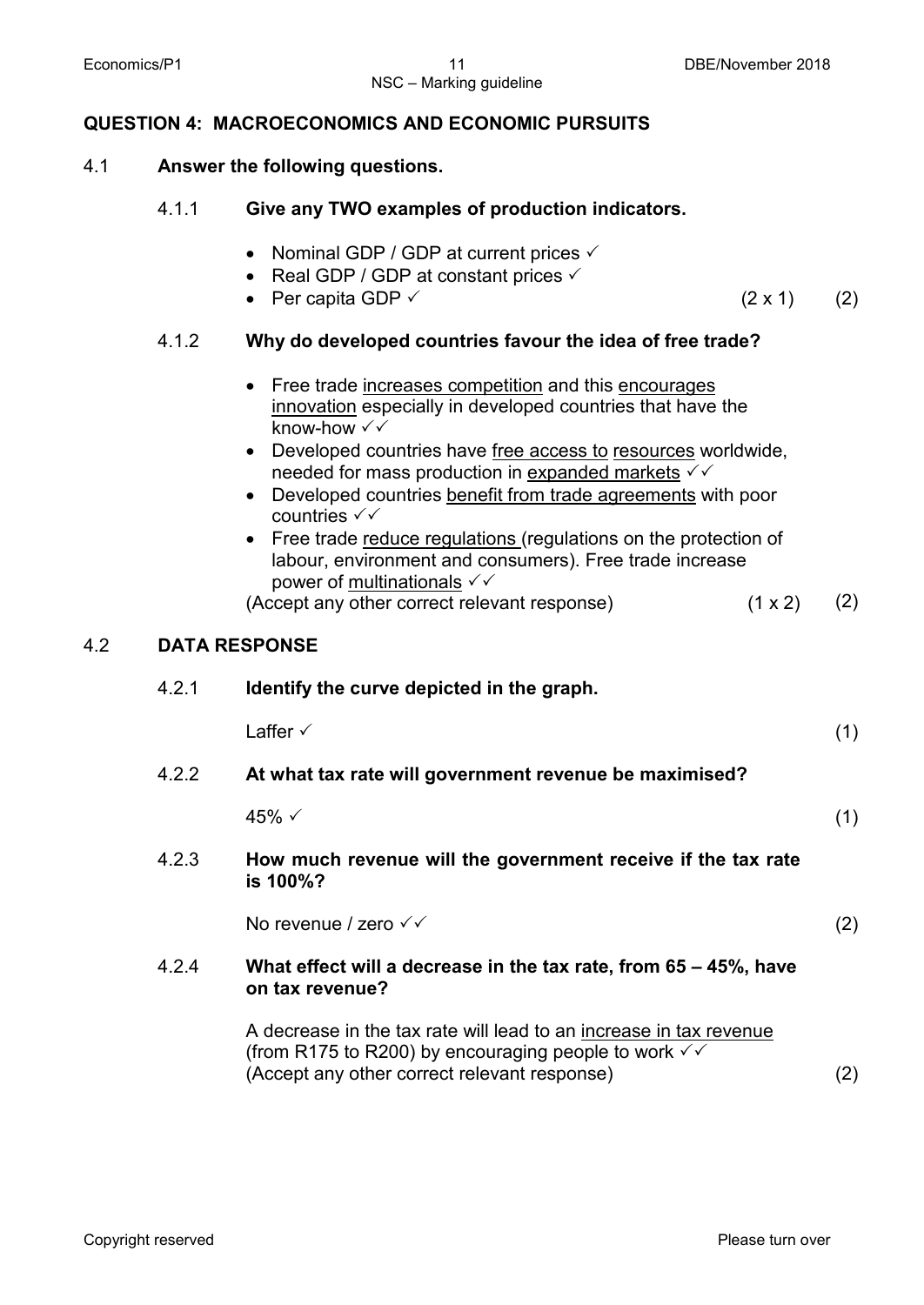## 4.2.5 **What consequences could a 1% increase in VAT have on the different role players in the South African economy?**

The increase of VAT by 1% could affect role-players by:

- increasing the revenue to the government if the same/more is spend by businesses and households  $\checkmark\checkmark$
- resulting in a fall in output (production) because fewer consumers will be able to afford to buy the same goods and services as before  $\checkmark\checkmark$
- leading to a decline in the satisfaction of wants of consumers, mainly poor consumers in buying luxury goods  $\checkmark\checkmark$
- causing an increase in tax especially the high income earners (luxury goods) where they are responsible for 85% of VAT income  $\checkmark\checkmark$
- 19 basic food items are excluded from VAT  $\checkmark\checkmark$  that benefit most lower income earners
- leading to a decrease in sales that will reduce profits  $\checkmark\checkmark$  (Accept any other correct relevant response) (2 x 2) (4)

## 4.3 **DATA RESPONSE**

4.3.1 **Which figure indicated that the GDP growth rate was not satisfactory?** 

 $-0.7\%$   $\checkmark$  (1)

4.3.2 **Identify the sector that contributed least to the GDP above.** 

 $T$ ertiary  $\checkmark$  (1)

- 4.3.3 **Give a reason why trade performed so poorly to the total GDP above.**
	- Poor value of the rand  $\checkmark\checkmark$
	- Unrest in certain areas where production is located  $\checkmark\checkmark$ Official certain areas where production is located  $\sqrt{ }$  (2) (Accept any other correct relevant response)

## 4.3.4 **Why are only real GDP-figures used to compare economic production that occurred in different years?**

Real GDP figures are used to make comparisons between different years, because the inflation rate has been removed / figures are not inflated  $\checkmark$  (2)

#### 4.3.5 **What can the South African government do to ensure a better economic growth performance?**

The government can ensure better economic growth by:

- developing comparative performance standards  $\checkmark\checkmark$
- setting achievable targets  $\checkmark\checkmark$
- ensuring sufficient and relevant infrastructure development  $\checkmark\checkmark$
- ensuring effective compliance by all sectors in the economy  $\checkmark\checkmark$ (Accept any other correct relevant response) (Any 2 x 2) (4)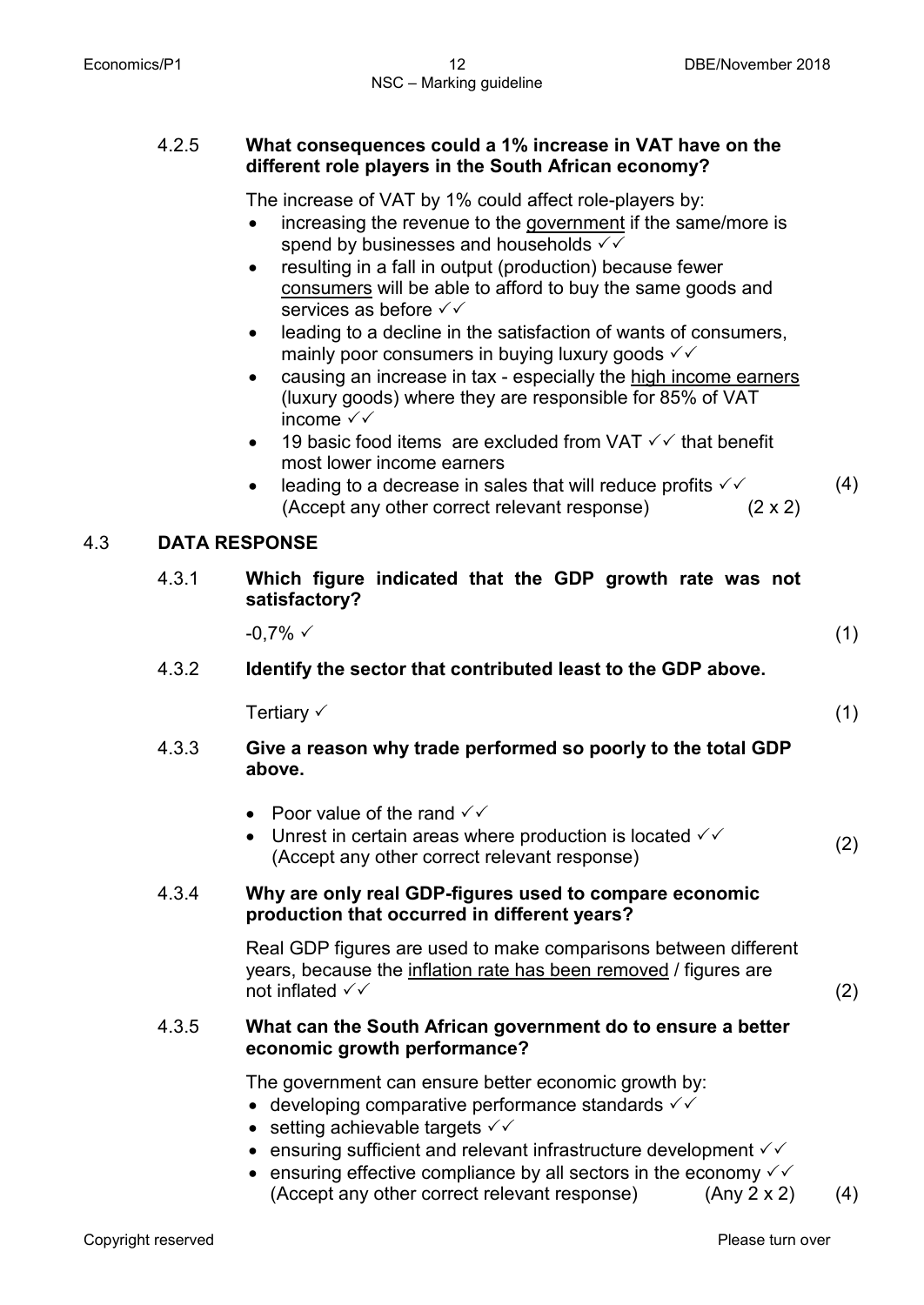## 4.4 **Briefly discuss health as a social indicator.**

- Infant mortality refers to the number of children that will die before one year of age. This is the only way of measuring the health care of a population  $\checkmark\checkmark$
- Under-five mortality refers to the number of children that will die before the age of 5 years  $\checkmark\checkmark$
- Health expenditure is the amount spent on health care as a percentage of  $GDP \vee \vee$
- Access to safe drinking water refers to the percentage of a population that has reasonable access to safe drinking water  $\checkmark\checkmark$
- Access to sanitation facilities is the percentage of a population with at least adequate sanitation facilities that can prevent human, animal and insect contact  $\checkmark\checkmark$

(Accept any other correct relevant response)

(Allocate a maximum of 4 marks for the mere listing of facts/max 2 for  $\alpha$  (4 x 2) (8)

## 4.5 **How can developing countries ensure the survival of labour intensive industries in a global economy?**

Labour intensive industries could survive in developing countries by:

- protecting jobs and wage levels by limiting unfair competition which may force local industries to reduce production and cut the factors of production  $\checkmark\checkmark$
- reducing wages or salaries in order to remain competitive in the international market
- reducing high levels of poverty and unemployment which is of critical importance to protect jobs  $\checkmark\checkmark$
- protecting labour intensive industries that cannot compete with established foreign competitors  $\checkmark\checkmark$
- protecting strategic industries e.g. the mining industry needed for longterm sustainability  $\checkmark\checkmark$

(Accept any other correct relevant response)

(Allocate a maximum of 2 marks for the mere listing of facts/examples) (8)

**[40]**

## **TOTAL SECTION B: 80**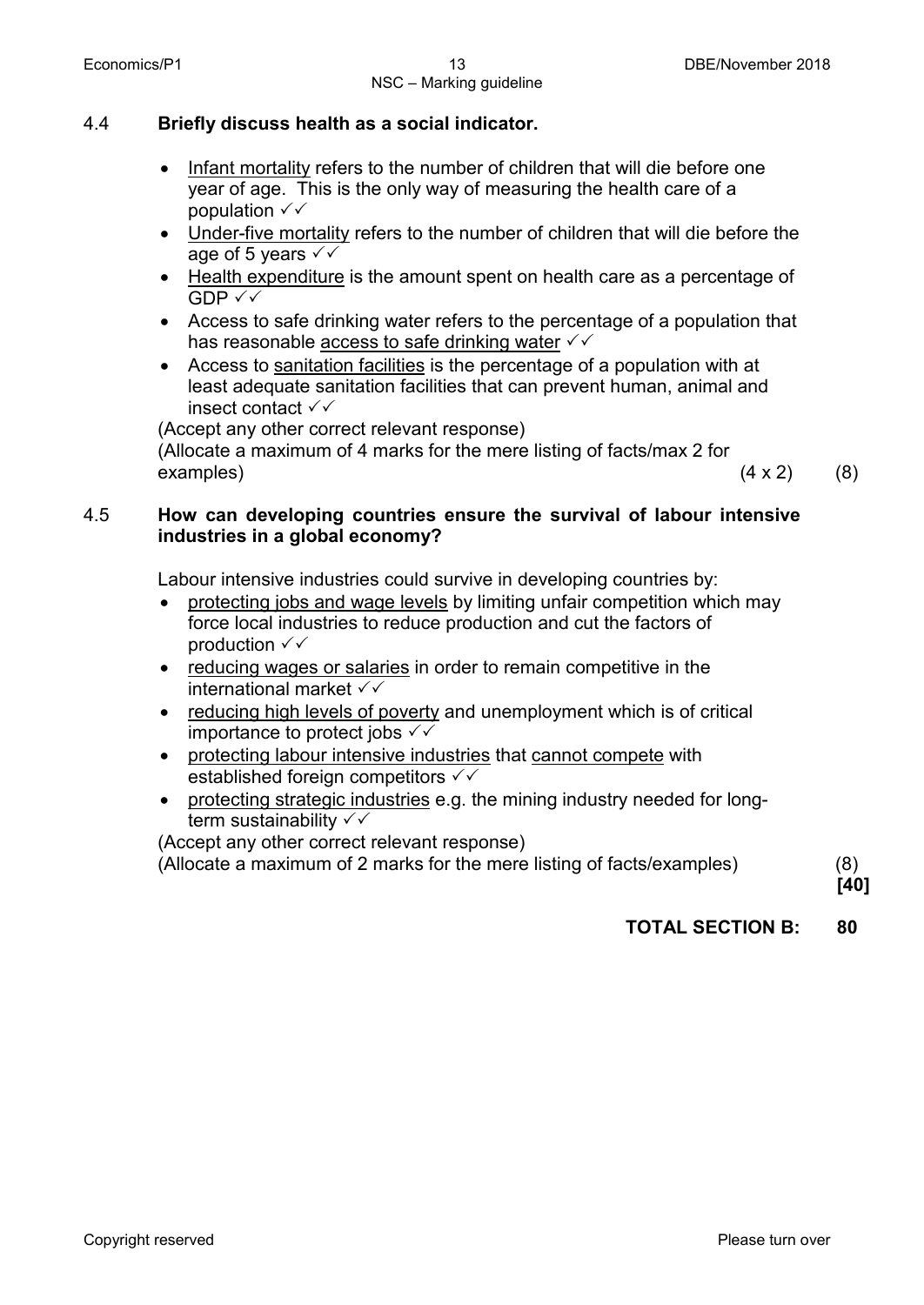## **SECTION C**

Answer any ONE of the two questions in this section in the ANSWER BOOK.

#### **QUESTION 5: MACROECONOMICS 40 MARKS – 40 MINUTES**

- **Discuss ALL the features underpinning forecasting of business cycles, excluding the economic indicators. (26 marks)**
- **Why is price stability important to prevent extreme fluctuation in business cycles? (10 marks) [40]**

## **INTRODUCTION**

- There are a number of techniques available to help economists to forecast business cycles like economic indicators  $\checkmark\checkmark$
- A business cycle can be described as successive periods of contraction and expansion of economic activities  $\checkmark\checkmark$
- The pattern of expansion and contraction of aggregate economic activity, measured as real Gross Domestic Product, displays around its overall trend  $\checkmark\checkmark$
- The process of making predictions about changing conditions of future events that may significantly affect the economy  $\checkmark\checkmark$

(Accept any other correct relevant response) (Max. 2)

## **BODY: MAIN PART**

## **Extrapolation**

- Past data is used, where predictions are made about the future based on assumptions related to trends  $\checkmark\checkmark$
- Extrapolation means to estimate something unknown from the facts and information that is known  $\checkmark\checkmark$
- Extending a trend into the future may provide information on what is likely to happen √√
- If a business cycle has passed through a trough and entered into a boom phase, forecasters may predict that the economy will grow in the months to follow  $\checkmark\checkmark$
- Extrapolation techniques are sometimes used to predict future share prices  $\checkmark\checkmark$
- The trend of the curve must be followed to complement the completed section. Take a calculated decision to continue beyond the level of a resistance point  $\checkmark\checkmark$

## **Amplitude**

- It is the difference between the value of total output between peak and trough measured from the trend line to the peak and trough  $\checkmark\checkmark$
- Amplitude reflects the intensity of the upswing and downswing in economic activity  $\checkmark$
- The amplitude shows two things:
	- The power of the underlying forces, e.g. interest rates, exports or consumer spending  $\checkmark\checkmark$
	- A large amplitude during the upswing signifies strong underlying forces which result in longer cycles  $\checkmark\checkmark$
	- The extent of change: the larger the amplitude, the more extreme the changes that may occur  $\checkmark\checkmark$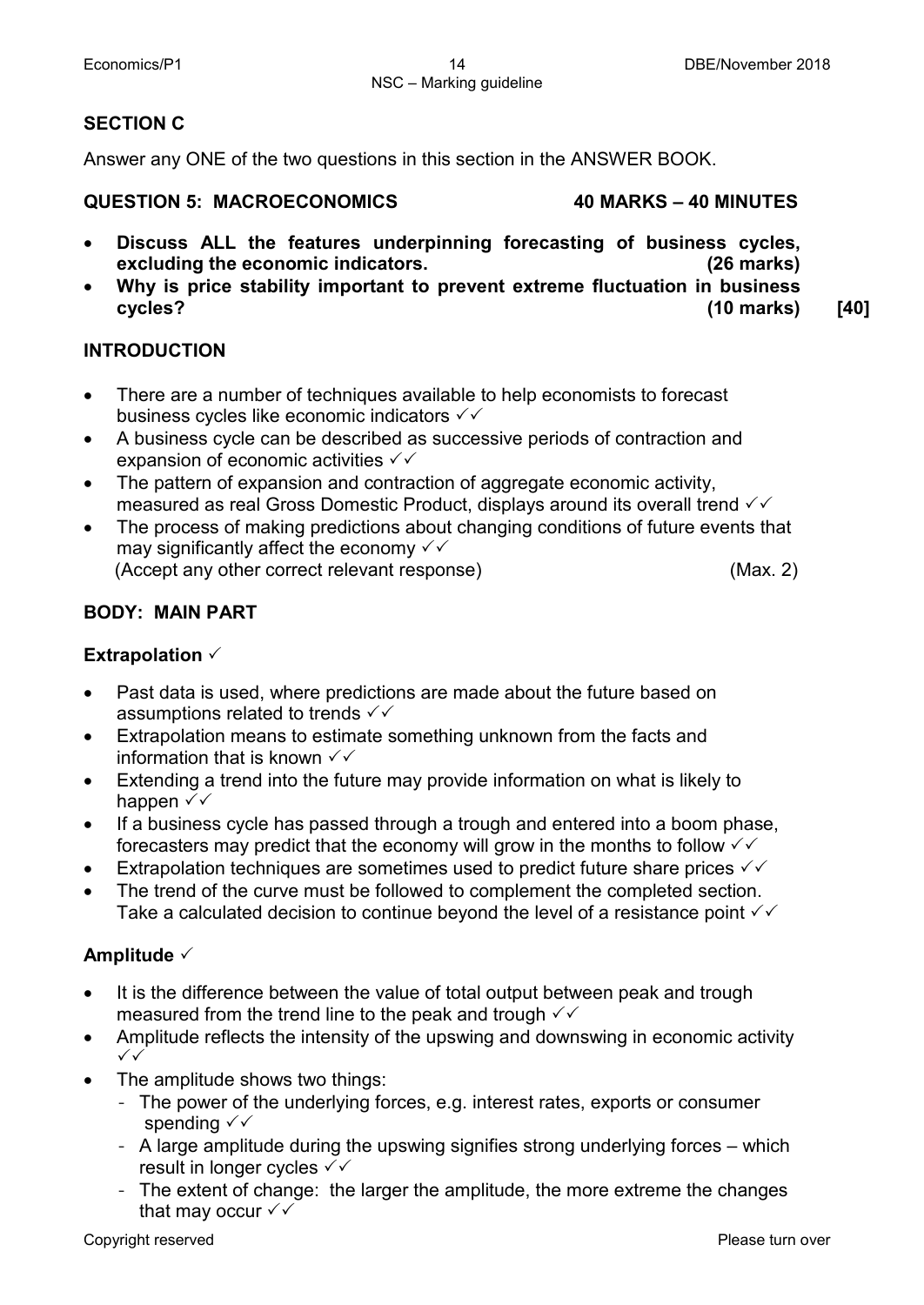• During an upswing, unemployment may decrease from 20% to 10% (a decrease of 50%) / inflation may increase from 3% to 6% (i.e. 100%) / a surplus on the current account (BOP) can change from a surplus to a deficit  $\checkmark$ 

## **Trend**

- The trend indicates the general direction in which the indexes that were used in the business cycle, moves  $\checkmark\checkmark$
- When the economy is growing, there is an upward trend, but when the economy is decreasing, there is a downward trend  $\checkmark\checkmark$
- The trend will change when the time series data change their behaviour patterns of the past  $\checkmark\checkmark$
- Resistance points indicates forces in the economy preventing it from repeating the performance – unfavourable forces need to change or be removed for growth to exceed previous tendencies  $\checkmark\checkmark$
- It normally has a positive slope because the production capacity of the economy increases over time  $\sqrt{\sqrt{ }}$
- Channels are formed when output growth reaches successive higher turning points (upward channel)  $\checkmark\checkmark$

## **Length**

- Length is measured from peak to peak or from trough to trough  $\sqrt{\sqrt{ }}$
- Longer cycles show strength and shorter cycles show weakness with regard to economic activities  $\checkmark\checkmark$
- Cycles may overshoot with the effect that some composite indicators increase to beyond its normal level  $\checkmark\checkmark$

## **Moving averages**

- This method is repeatedly calculating a series of different average values along a time series to produce a smooth curve  $\checkmark\checkmark$
- It is used to analyse the changes in a series of data over a certain period of time  $\checkmark$
- To eliminate the effect of sharp fluctuations in the business cycle, economists use moving averages to smooth out the business cycle so that it looks more like a straight of slightly curved line  $\checkmark\checkmark$

(Accept any other correct relevant response)

(A maximum of 8 marks may be allocated for mere listing of facts/examples) (Candidates would receive 2 marks if they indicated the amplitude, length and trend line on a graph) (Max 26)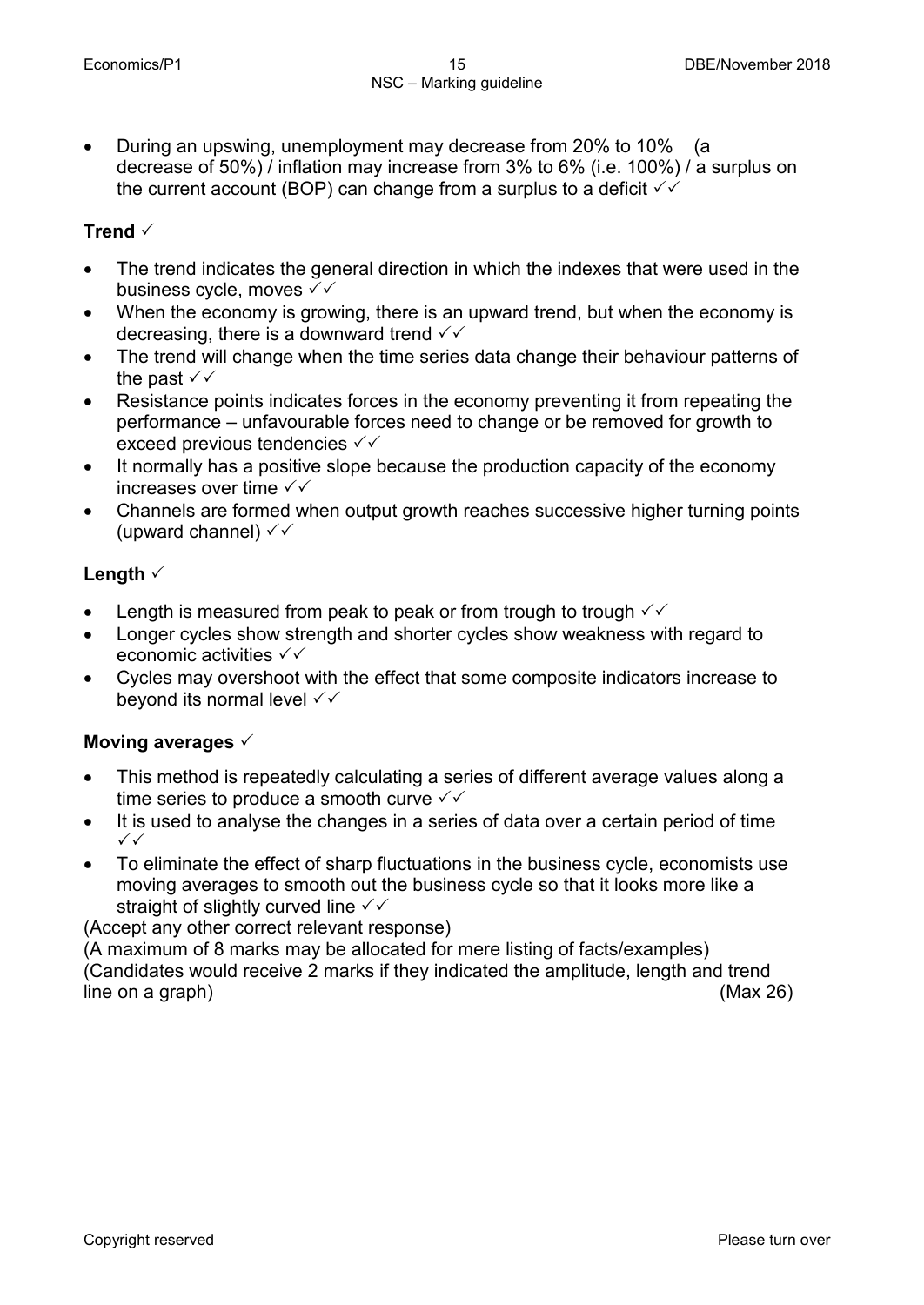## **ADDITIONAL PART**

## **Price stability is important in preventing extreme fluctuations in business cycles because it:**

- contributes to high levels of economic activity and employment  $\checkmark\checkmark$
- improves the transparency of the price mechanism so that people can recognise changes in relative prices without being confused by changes in the overall price  $\checkmark$
- allows people to make well-informed consumption decisions  $\checkmark\checkmark$
- encourages foreign investment to promote growth  $\checkmark\checkmark$
- helps to allocate resources more efficiently  $\checkmark\checkmark$
- avoids unproductive activities that are sometimes used to protect one against the impact of high inflation  $\checkmark\checkmark$
- avoids the risk of deflation which makes it more difficult implement policies guarding against it  $\checkmark\checkmark$
- implements inflation targeting, by reducing distortion of inflation or deflation which exacerbate the distortionary impact on the economic behaviour of tax and social security  $\checkmark\checkmark$
- prevents an arbitrary redistribution of wealth and income as a result of unexpected fluctuations  $\checkmark\checkmark$
- keeps interest rates unchanged to ensure continued growth in the economy without big fluctuations  $\checkmark\checkmark$
- adapts the cash reserve requirements which will compel banks to limit credit/money in circulation  $\checkmark\checkmark$

(Accept any other correct relevant higher order response) (Max.10)

# **Candidates can express the above answer in a negative way, when arguing if price stability is not achieved, e.g. there will be low levels of economic activity and employment**

## **CONCLUSION**

Policy makers should closely watch all these indicators because external factors are very significant for South African business cycles  $\checkmark\checkmark$ 

Different methods can be used in forecasting like the quantitative method that is based on mathematical models or qualitative methods being used in long term forecasting  $\checkmark$ 

(Accept any other correct relevant higher order response) (Max. 2)

**[40]**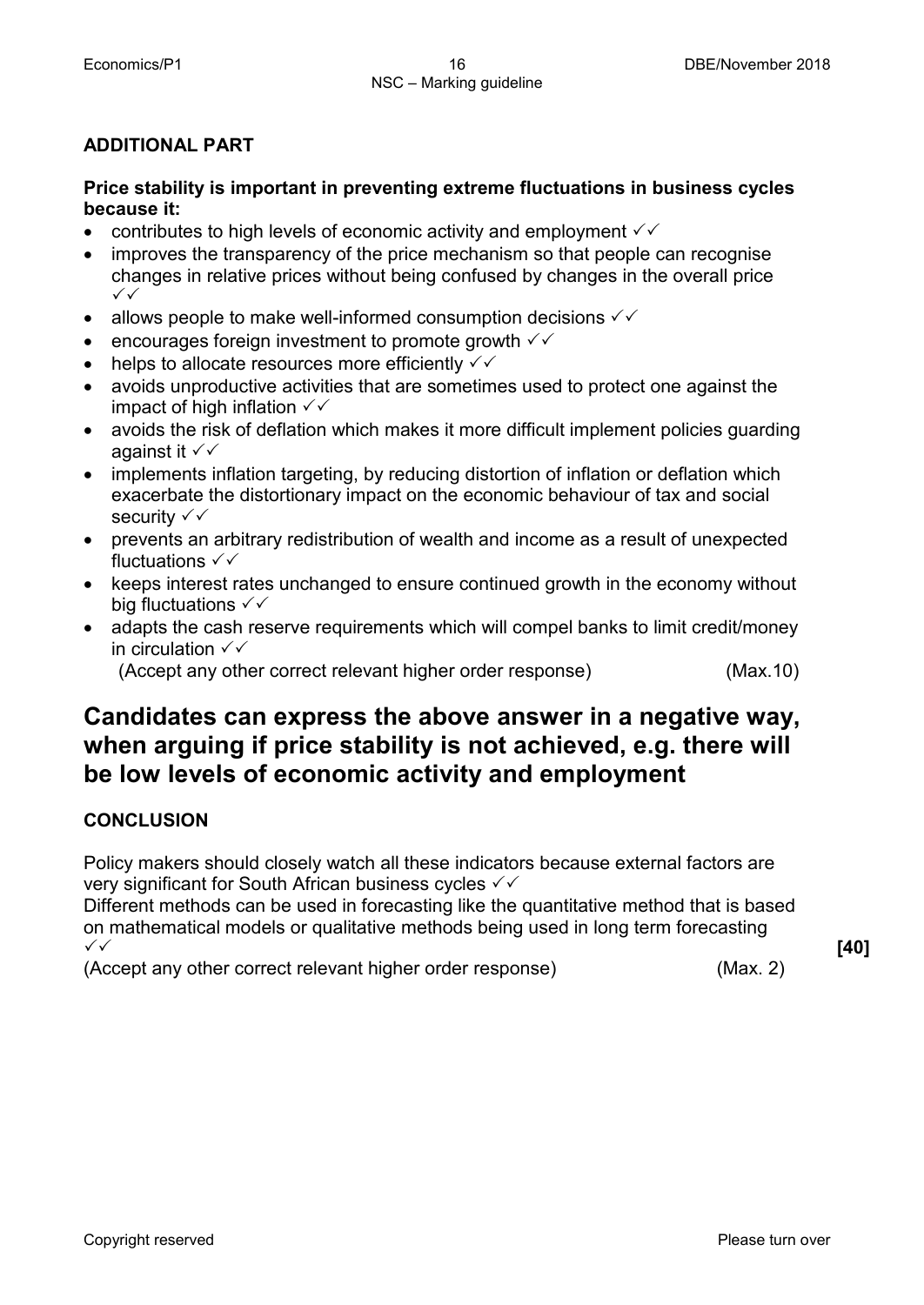## **QUESTION 6: ECONOMIC PURSUITS**

• **Discuss the demand-side approach to promote economic growth.**

 **(26 marks)**

• **Evaluate the success of the Expanded Public Work Programme to reduce poverty and unemployment. (10 marks) [40]**

#### **INTRODUCTION**

The demand-side approach involves discretionary changes in monetary and fiscal policies with the aim of changing the levels of aggregate demand and supply  $\checkmark\checkmark$ (Accept any other correct relevant response) (Max 2)

#### **MAIN PART**

International best practice argues that developing economies should run their economies in a way that creates economic growth  $\checkmark\checkmark$ 

This would help social transformation, human capital formation and redistribution of income  $\sqrt{\sqrt{ }}$ 

A demand-side approach involves discretionary changes in monetary and fiscal policies with the aim of changing the level of *aggregate demand*

- Monetary policy is driven by the South African Reserve Bank (SARB).  $\checkmark\checkmark$  It is used to influence interest rates and the supply of money in the economy to stabilise prices  $\checkmark\checkmark$
- Fiscal policy is driven by the Department of Finance.  $\checkmark\checkmark$  It aims to facilitate government political and economic objectives.  $\checkmark\checkmark$  Governments can use fiscal policy to change taxes and government expenditure which can stimulate or inhibit economic growth and development  $\checkmark\checkmark$

## **Monetary policy approach**

- The monetary policy approach consists of the decisions by the central bank as part of the monetary authorities to influence the interest rates and money supply in the economy, by implementing inflation targets set by government  $\checkmark\checkmark$
- The central bank manages the availability of money by means of open market transactions and cash requirements  $\checkmark\checkmark$
- Manage the cost of money by means of interest rates  $\checkmark\checkmark$
- Variations in the levels of interest rates increase or decrease the cost of credit and determine the quantity of money through the workings of the money multiplier  $\sqrt{\sqrt{ }}$
- Variations of exchange rates for the purpose of the changing terms of trade are used as an auxiliary method to bring about the changes in the stock of money  $\checkmark\checkmark$

The South African monetary policy implements the demand–side approach by:

## **Controlling the repo rate**

To affect the interests rates that commercial banks can offer for two purposes:

- Influence credit creation by making credit more expensive or cheaper  $\checkmark\checkmark$
- Stabilise the exchange rates by encouraging capital inflows and outflows in order to take care of a deficit or a surplus on the current account of the balance of payments  $\checkmark\checkmark$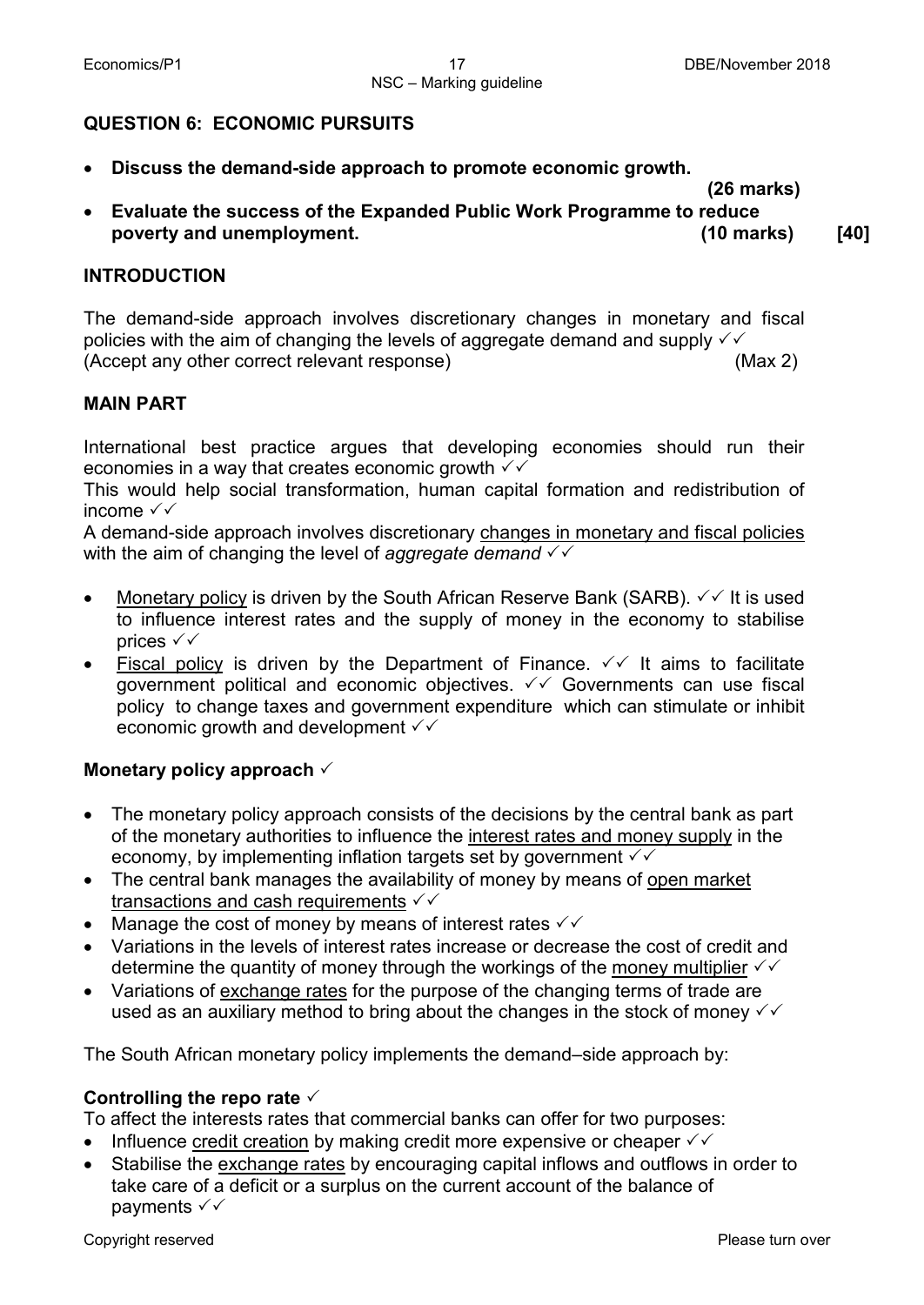## **Conducting open market transactions**

- To restrict bank credit, the SARB sells securities and when the banks buy these securities, money flows from the banks to SARB  $\checkmark\checkmark$
- The banks then have less money to lend and cannot extend as much credit as before  $\checkmark\checkmark$
- To encourage credit creation, the SARB buys securities in the open market. Money then flows into the banking system  $\sqrt{\sqrt{ }}$
- Banks use money to create money  $\checkmark\checkmark$

## **Moral suasion**

- The SARB consults with banks and persuades them to act in a manner that is desirable in terms of the economic conditions that prevail at the time  $\sqrt{6}$
- The persuasion is often linked to the transactions by SARB in the money market  $\checkmark\checkmark$ e.g. the buying and selling of bills and bonds  $\checkmark$
- If the banks are generous in extending credit, the SARB can call on them to be less lenient. However, simultaneously it can sell paper in the market and drain excess liquidity so that banks have less money to lend  $\checkmark\checkmark$

## **South Africa national budget is the main tool to drive fiscal policy and implements the fiscal policy through:**

## **Progressive personal income taxes**:

- The higher income earners are taxed at higher rates than lower income earners  $\checkmark\checkmark$
- These taxes are used to finance social developments / the poor benefit more than those with higher incomes  $\checkmark\checkmark$

## **Wealth taxes**

- Properties such as houses, offices and factories in the urban areas are taxed annually  $\checkmark\checkmark$
- Transfer duties are paid when properties are bought or sold  $\checkmark\checkmark$
- Capital gains tax is levied on gains earned on the sale of capital goods such as property and shares  $\checkmark\checkmark$

## **Cash benefits**

- old-age pensions, disability grants, child support grants and unemployment insurance are important cash grants  $\checkmark\checkmark$
- these are also known as social security's payments  $\checkmark\checkmark$

## **Benefits in kinds**

- These include the provision for healthcare, education and social meals, protection, municipal services and infrastructure  $\sqrt{\sqrt{ }}$
- Where user-fee are charged, poor people and low income earners benefit more than others because they pay nothing or less than higher income earners  $\checkmark\checkmark$
- Limited quantities of electricity and water are provided  $\checkmark\checkmark$

## **Other redistributions**

• Some microeconomic policies have advantage that favour poor and low-income earners  $\checkmark$  e.g. EPWP, SIP, SMMEs  $\checkmark$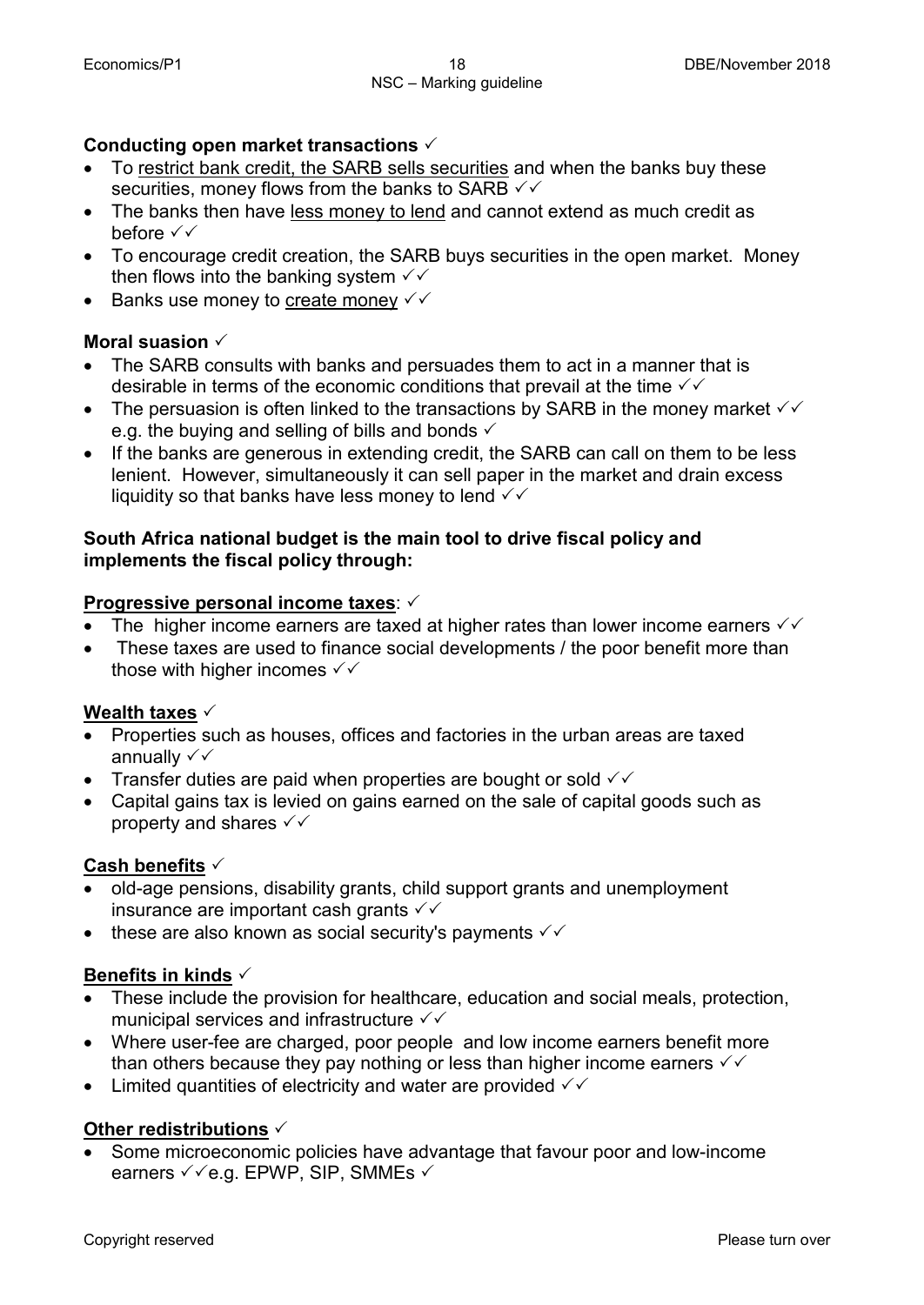## **Land redistribution and restitution**

- The purpose of land restitution is to return land or pay cash to those who lost their land because of discriminatory laws and practice after June 1913 while land redistribution focuses on land for residential purposes and productive use  $\sqrt{\checkmark}$
- The aim is to redistribute agricultural land to the previously disadvantaged persons  $\checkmark$

## **Property subsidies**

- Subsidies help beneficiaries to acquire ownership of fixed residential property  $\checkmark\checkmark$
- Government's housing subsidy schemes provide funding options to all eligible persons earning less than R3 500 per month/ the money for this scheme comes from the main budget  $\checkmark\checkmark$

## **A different approach could include:**

## **Consumption spending by consumers**

## **Increase in production**  $\checkmark$

- An increase in the production of goods and services leads to an increase in the disposable income of consumers  $\checkmark\checkmark$
- Increased production can be the result of increased government spending, higher investment spending by businesses or higher exports  $\checkmark\checkmark$

#### • **Government fiscal policy**

The government can reduce income tax or indirect tax, such as excise duties on liquor and cigarettes.  $\checkmark\checkmark$ 

## • **Government monetary policy**

- By reducing the interest rate, the cost of credit is lowered/households can now afford to borrow more money, increasing their disposable income and consumption spending.  $\checkmark\checkmark$ 

## • **Government programmes to satisfy basic needs**

The government can assist poor households to satisfy their basic needs, such as clean water, healthcare, etc. (economic growth/development)  $\checkmark\checkmark$ 

## **Investment spending by firms**

- Involves investments in factory buildings, machines and tools, called capital formation  $\checkmark\checkmark$
- These investments increase the production capacity of businesses and the economy √ √
- Investments lead to reduced unemployment, which contribute to economic development √√
- The government invests in the infrastructure, such as transport and communication, in support of firms  $\sqrt{\sqrt{2}}$

## **Government spending in the economy**

- The government plans its expenditure on public services and economic affairs to ensure economic growth  $\checkmark\checkmark$
- The government further plans its social expenditure on socio-economic aspects, such as poverty  $\checkmark\checkmark$